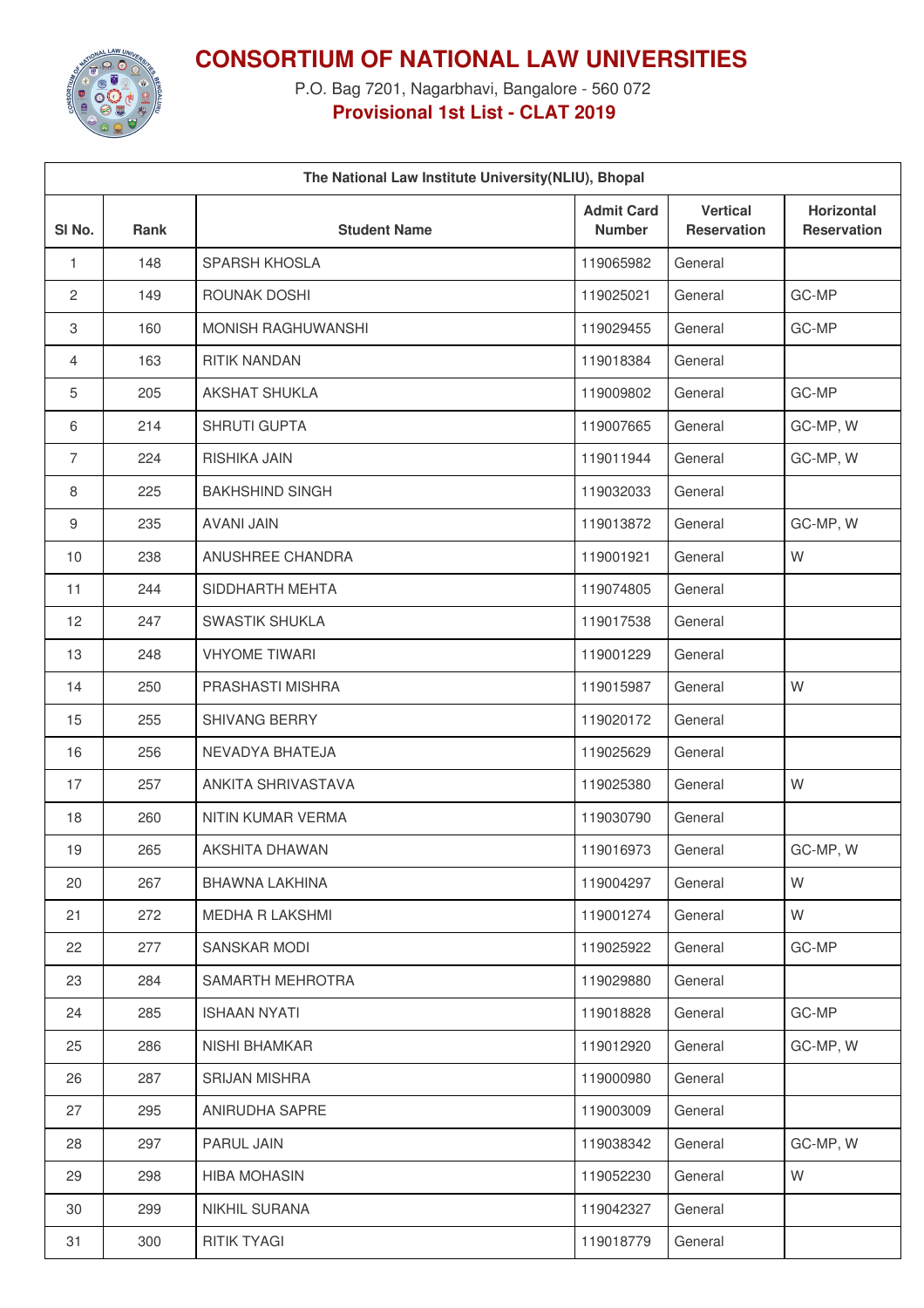| The National Law Institute University(NLIU), Bhopal |             |                         |                                    |                                       |                                         |
|-----------------------------------------------------|-------------|-------------------------|------------------------------------|---------------------------------------|-----------------------------------------|
| SI No.                                              | <b>Rank</b> | <b>Student Name</b>     | <b>Admit Card</b><br><b>Number</b> | <b>Vertical</b><br><b>Reservation</b> | <b>Horizontal</b><br><b>Reservation</b> |
| 32                                                  | 302         | <b>AMAN NAYAR</b>       | 119031647                          | General                               |                                         |
| 33                                                  | 303         | <b>UJJWAL SHARMA</b>    | 119017744                          | General                               | GC-MP                                   |
| 34                                                  | 304         | <b>HARSH BISHNOI</b>    | 119032505                          | General                               |                                         |
| 35                                                  | 305         | <b>JANHAVI SINGH</b>    | 119011909                          | General                               | W                                       |
| 36                                                  | 307         | <b>RAGHAV SRINIVAS</b>  | 119014829                          | General                               |                                         |
| 37                                                  | 308         | YAJUR LATH              | 119027802                          | General                               |                                         |
| 38                                                  | 311         | <b>TARUN KATARIYA</b>   | 119019452                          | General                               |                                         |
| 39                                                  | 312         | ATHIRA JOHNY            | 119015170                          | General                               | W                                       |
| 40                                                  | 314         | <b>VIJPREET PAL</b>     | 119015130                          | General                               | W                                       |
| 41                                                  | 315         | SIDDHARTH BHARGAVA      | 119028151                          | General                               | GC-MP                                   |
| 42                                                  | 316         | ADITYA KUMAR PATI       | 119031463                          | General                               |                                         |
| 43                                                  | 317         | PRABHAV SHARMA          | 119016800                          | General                               | GC-MP                                   |
| 44                                                  | 318         | RIA MEHTA               | 119042577                          | General                               | W                                       |
| 45                                                  | 319         | RISHITOSH KUMAR AKSHAYA | 119017781                          | General                               |                                         |
| 46                                                  | 320         | SAMAVI SRIVASTAVA       | 119026061                          | General                               | GC-MP, W                                |
| 47                                                  | 321         | <b>AMAN SARAF</b>       | 119046186                          | General                               |                                         |
| 48                                                  | 322         | KARAN KHANDUJA          | 119020892                          | General                               |                                         |
| 49                                                  | 324         | <b>SANIKA GADGIL</b>    | 119020260                          | General                               | GC-MP, W                                |
| 50                                                  | 325         | SURYANSHU SINGH         | 119042430                          | General                               |                                         |
| 51                                                  | 326         | YASHENDRA               | 119022768                          | General                               |                                         |
| 52                                                  | 327         | JAHNAVI SRIVASTAVA      | 119026553                          | General                               | W                                       |
| 53                                                  | 331         | <b>ARCHITA TIWARI</b>   | 119025118                          | General                               | GC-MP*, W                               |
| 54                                                  | 340         | <b>JIGYASA DUBEY</b>    | 119060657                          | General                               | GC-MP*, W                               |
| 55                                                  | 343         | <b>MITUSHI PATEL</b>    | 119029701                          | General                               | GC-MP*, W                               |
| 56                                                  | 344         | PIYUSH SONI             | 119025646                          | General                               | GC-MP*                                  |
| 57                                                  | 349         | SAKSHAM VAISHYA         | 119027231                          | General                               | GC-MP*                                  |
| 58                                                  | 371         | <b>HARSH PANWAR</b>     | 119031943                          | General                               | GC-MP*                                  |
| 59                                                  | 375         | MUSKAN CHOURASIA        | 119018141                          | General                               | GC-MP*, W                               |
| 60                                                  | 380         | SIDDHARTH SISODIA       | 119019468                          | General                               | GC-MP*                                  |
| 61                                                  | 385         | VANSHIKA SINGH JAISWAL  | 119008280                          | OBC-MP                                | W                                       |
| 62                                                  | 435         | DHWANIT RATHOR          | 119041951                          | OBC-MP                                |                                         |
| 63                                                  | 514         | NANDINI CHOUHAN         | 119029322                          | OBC-MP                                | W                                       |
| 64                                                  | 541         | <b>VIVEK YADAV</b>      | 119031868                          | OBC-MP                                |                                         |
| 65                                                  | 548         | KHYATI DESHMUKH         | 119007462                          | OBC-MP                                | W                                       |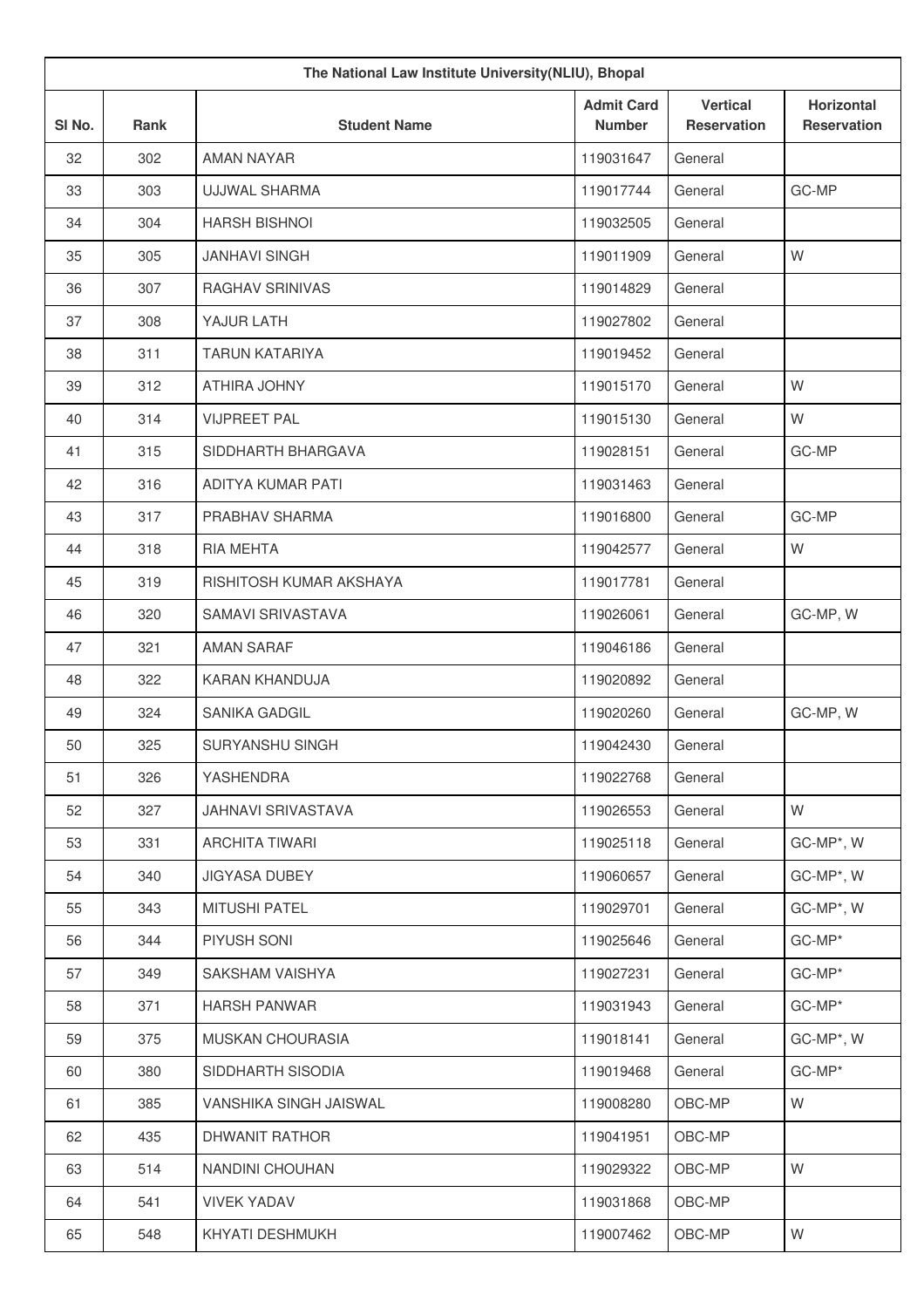| The National Law Institute University(NLIU), Bhopal |             |                          |                                    |                                       |                                         |
|-----------------------------------------------------|-------------|--------------------------|------------------------------------|---------------------------------------|-----------------------------------------|
| SI No.                                              | <b>Rank</b> | <b>Student Name</b>      | <b>Admit Card</b><br><b>Number</b> | <b>Vertical</b><br><b>Reservation</b> | <b>Horizontal</b><br><b>Reservation</b> |
| 66                                                  | 602         | SOUMYA VERMA             | 119020234                          | OBC-MP                                | W                                       |
| 67                                                  | 659         | <b>DIVYESH SHARMA</b>    | 119043744                          | OBC-MP                                |                                         |
| 68                                                  | 3097        | SAHIL ATHYA              | 119043446                          | SC                                    |                                         |
| 69                                                  | 3287        | <b>SUYASH PANDEY</b>     | 119076523                          | General                               | PWD*, GC-MP                             |
| 70                                                  | 3997        | <b>KIRAN DAS</b>         | 119027734                          | SC                                    |                                         |
| 71                                                  | 4121        | ASHUTOSH KUMAR DOHAREY   | 119016507                          | SC                                    |                                         |
| 72                                                  | 4163        | UTKARSH GOEL             | 119004036                          | SC                                    |                                         |
| 73                                                  | 4552        | SHUBHAM KAMAL            | 119010682                          | SC                                    |                                         |
| 74                                                  | 4578        | SHERIL GOYAL             | 119034399                          | SC                                    | W                                       |
| 75                                                  | 4586        | <b>KSHITIJ RAJ</b>       | 119020487                          | SC                                    |                                         |
| 76                                                  | 4628        | <b>SUYASH SAROJ</b>      | 119002694                          | SC                                    |                                         |
| 77                                                  | 5091        | DIVYANSHU BARAIYA        | 119030148                          | SC-MP                                 |                                         |
| 78                                                  | 5201        | <b>SALONI JAIMAN</b>     | 119025817                          | General                               | PWD*, GC-MP,<br>W                       |
| 79                                                  | 5459        | <b>KRATIK BARODIYA</b>   | 119070045                          | SC-MP                                 |                                         |
| 80                                                  | 5515        | AKHIL RAJ NIGAM          | 119050685                          | SC-MP                                 |                                         |
| 81                                                  | 5682        | SHRUTI VERMA             | 119000632                          | SC-MP                                 | W                                       |
| 82                                                  | 5763        | <b>DIVYA PAHADE</b>      | 119052143                          | SC-MP                                 | W                                       |
| 83                                                  | 5840        | <b>KASHMITA MEWAL</b>    | 119050036                          | <b>ST</b>                             | W                                       |
| 84                                                  | 5884        | SAKSHI SINGH             | 119016434                          | SC-MP                                 | W                                       |
| 85                                                  | 5943        | <b>UJJWAL JOSHI</b>      | 119010507                          | <b>ST</b>                             |                                         |
| 86                                                  | 6022        | <b>SHRISTI</b>           | 119052471                          | SC-MP                                 | W                                       |
| 87                                                  | 6081        | <b>TANUSHREE MALIK</b>   | 119011325                          | SC-MP                                 | W                                       |
| 88                                                  | 6610        | <b>KEWAL KHASHEMPUR</b>  | 119040109                          | ST                                    |                                         |
| 89                                                  | 6629        | <b>TANISHA GUPTA</b>     | 119075851                          | General                               | PWD*, W                                 |
| 90                                                  | 6780        | <b>SUGI MALATI MURMU</b> | 119020986                          | <b>ST</b>                             | W                                       |
| 91                                                  | 7285        | NANDANA SUJITH           | 119013773                          | General                               | PWD*, W                                 |
| 92                                                  | 7751        | <b>SHIVANG PARIKH</b>    | 119076940                          | General                               | PWD <sup>*</sup>                        |
| 93                                                  | 10312       | SHILPA RAWAT             | 119040154                          | ST-MP                                 | W                                       |
| 94                                                  | 13463       | <b>RENUKA TIRKEY</b>     | 119015034                          | ST-MP                                 | W                                       |
| 95                                                  | 14911       | <b>KAMINI MORE</b>       | 119016208                          | ST-MP                                 | W                                       |
| 96                                                  | 15271       | POORVI DHURVEY           | 119063777                          | ST-MP                                 | W                                       |
| 97                                                  | 15733       | SHRUTI KAUSHAL           | 119031884                          | ST-MP                                 | W                                       |
| 98                                                  | 15766       | KU VIBHA THAKUR          | 119016382                          | ST-MP                                 | W                                       |